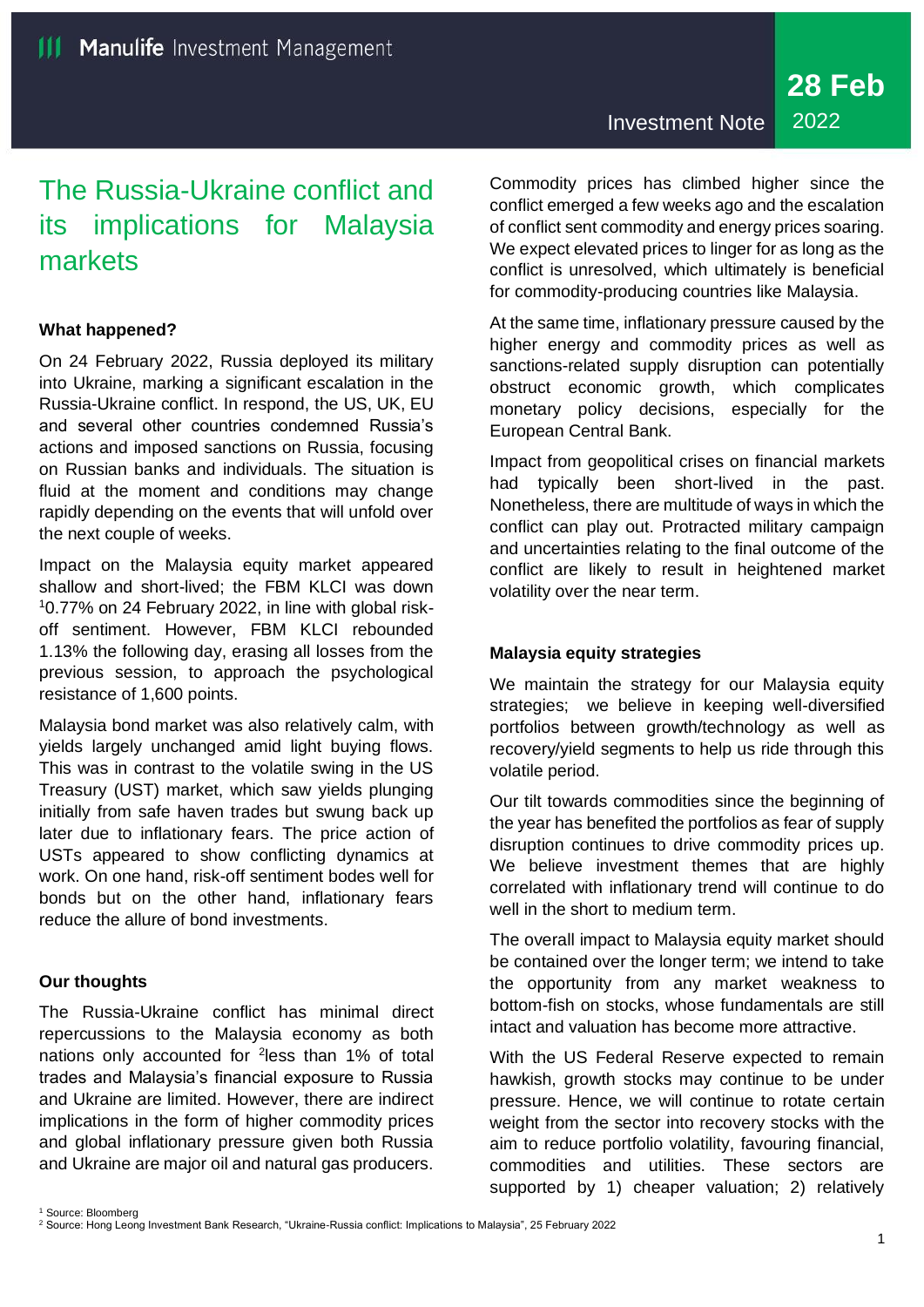attractive dividend yield and 3) laggard recovery play.

We also believe in keeping selective tech stocks that will continue to grow and remain long-term structural winners. These stocks will help us sustain our performance when market rebounds eventually.

#### **Malaysia fixed income strategies**

The Malaysian bond market has demonstrated remarkable resilience relative to global bond markets and current market valuation has largely priced in rate hike expectation - Bank Negara Malaysia is expected to start hiking Overnight Policy Rate in 2H 2022 - as well as local supply-demand dynamics. However, sentiment remains lacklustre as rate hike expectations and inflation uncertainties weigh on market sentiment.

Our portfolio is positioned defensively at this juncture, with short portfolio duration, to brace against volatility and market risks. That said, we are less negative on the local bond market compared to last year and intend to lengthen portfolio duration gradually once global markets stabilize.

We believe income return continues to be the primary driver of our fixed income portfolio returns and have positioned our investment portfolio to leverage on corporate bonds for yield enhancement. Focusing on corporate bonds also provide better price stability as any upward movement in rates will be buffered by credit spreads.